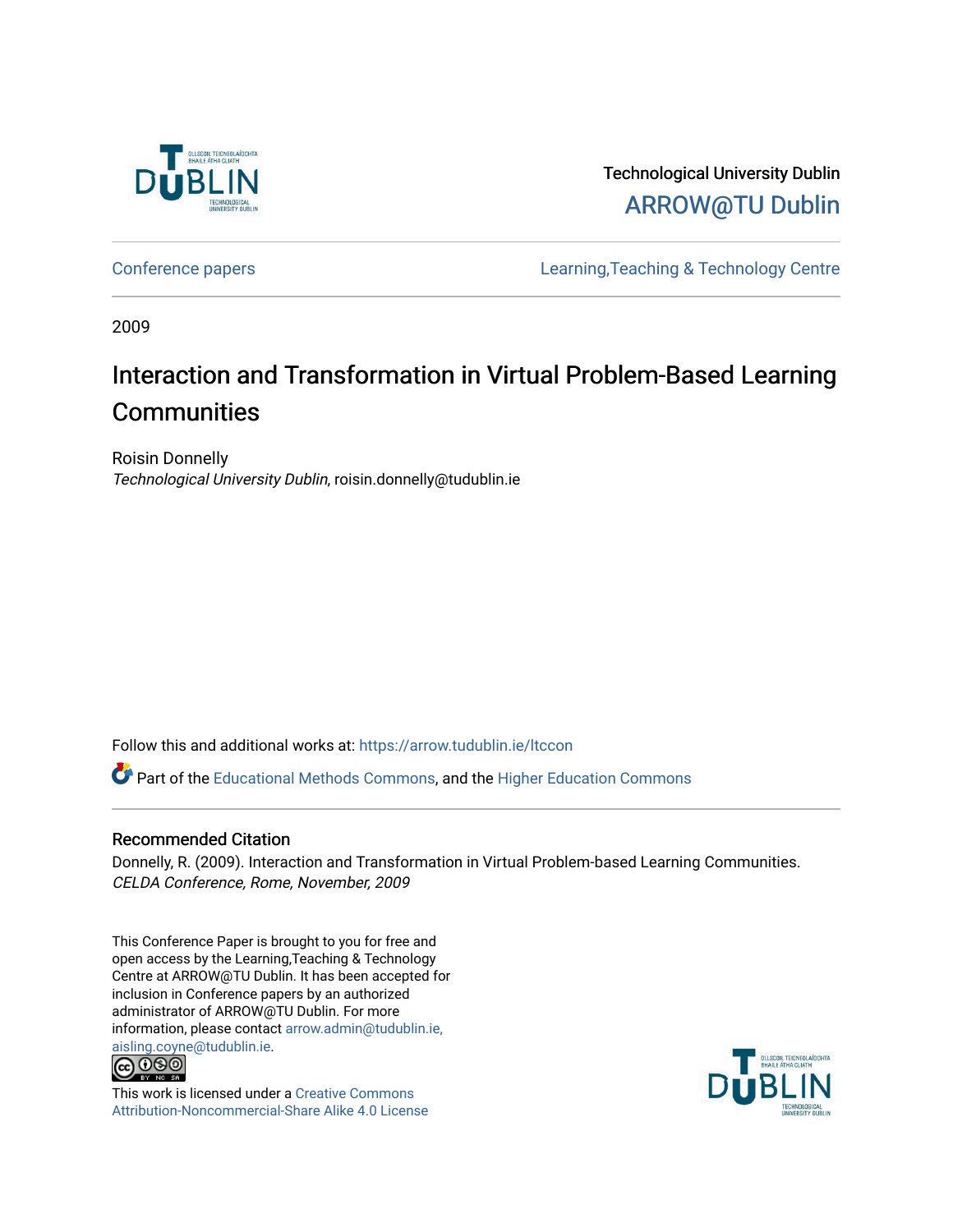## **INTERACTION AND TRANSFORMATION IN VIRTUAL PROBLEM-BASED LEARNING COMMUNITIES**

### **Reflection Paper**

Roisin Donnelly *Learning, Teaching and Technology Centre Dublin Institute of Technology 14 Upper Mount Street Dublin 2 Ireland Tel 00 3531 402 7886 Email: [roisin.donnelly@dit.ie](mailto:roisin.donnelly@dit.ie)*

#### **KEYWORDS**

Academic development; Blended learning; Computer mediated conferencing; Interaction; Problem-based learning; Transformation

## **ABSTRACT**

This brief paper will discuss the harmonizing role of technology and interaction in a qualitative study on blended problem-based learning (PBL) within the context of academic development in higher education. Within academic development, and as both designers and tutors in blended PBL, it is important to seek best practices for how to combine instructional strategies in face-to-face and computer-mediated environments that take advantage of the strengths of each and avoid their weaknesses. A qualitative study of the lived experiences of 17 academic staff participants in a blended problem-based learning module was considered likely to provide a much-needed analysis of current thinking and practice on the potential of interaction in this form of professional academic development in higher education. Specific aspects of interaction (technical, peer, content and the learning experience) within blended problem-based learning tutorials are analysed to provides research-based information about the realities of delivering a PBL programme using technology. The study will argue that the intersection of PBL and learning technologies can offer different ways of teaching and learning that require exploration and reflection of pedagogy and technology as in integrated approach that must work effectively together. The synergy from the collaborative blended PBL approach in this module could result in the coherent and comprehensive provision of training, support and research work throughout higher education institutions.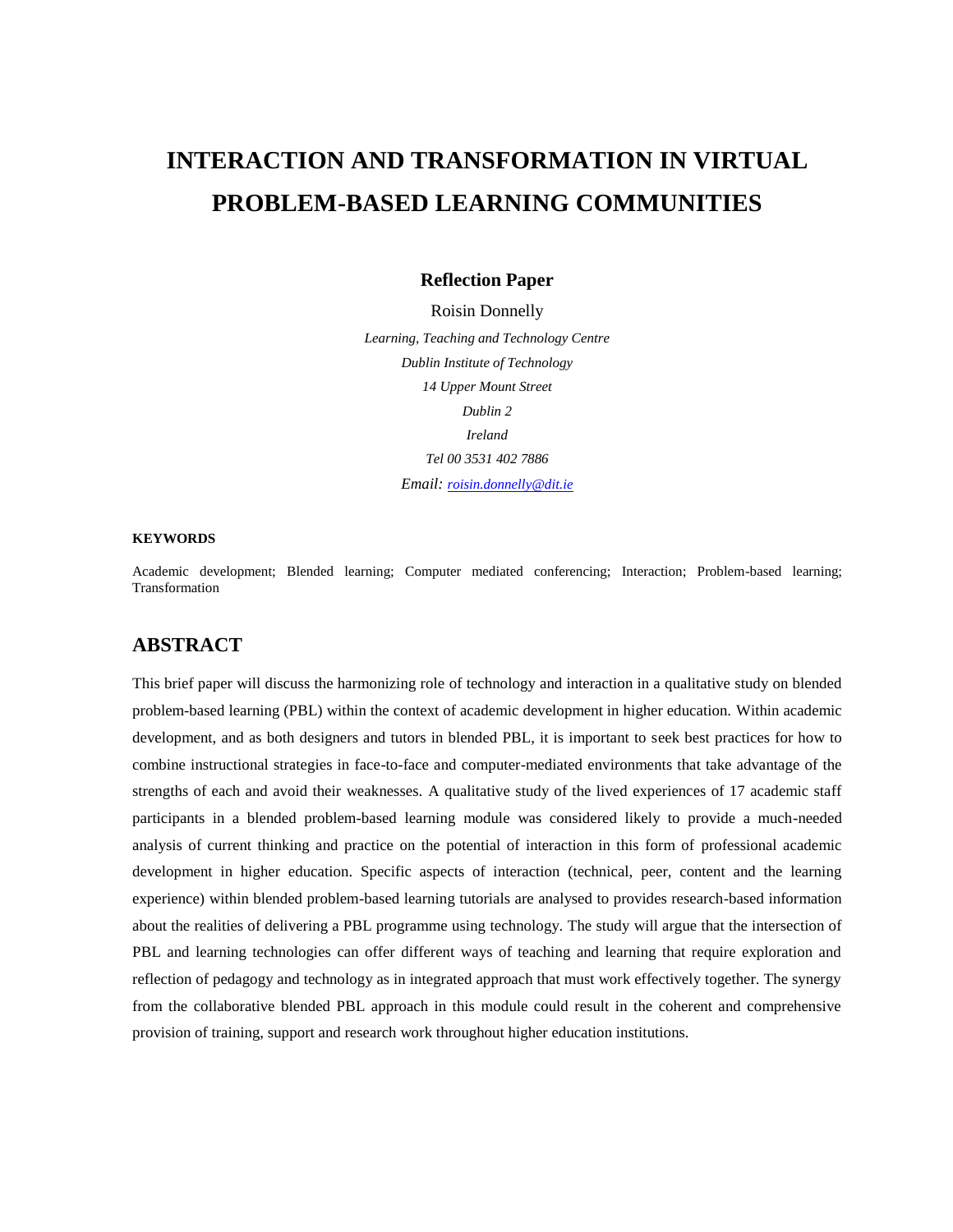### **1. INTRODUCTION**

The concept and practice of transformative pedagogy lies at the heart of this study. The research agenda on transformative pedagogies is wide-ranging, referring not only to strategies or styles of instruction but also to the facilitation and management of sustainable transformations, whether individual, social, structural or institutional. The intentions of transformative educators have not changed much in the last decades but the context of their action is no longer the same. In the context of today's knowledge-driven, technology-oriented society, it is important to take advantage of the possibilities offered by learning technologies to support innovative conceptualizations of problem-based learning (PBL). Calvert (2006), amongst others, has argued that such technologies have been recently presented as the panacea to democratise education, improve the quality of learning, advocating peer-to-peer collaboration and giving learners a greater sense of autonomy and responsibility for learning. Indeed in higher education institutions in Ireland, as elsewhere, the use of online technologies has long since become an increasingly important challenge in academic staff development. Blended learning has remained a constant source of research in recent years. As a field, blended learning has impacted on HE in local, national and global contexts and is fast-changing, highly fragmented, but still rapidly growing. However there has been a sense of disappointment that the transformatory potential of technology is being missed or resisted. Transformative learning theory (Mezirow, 1991) is being proposed in this study as a means to understand the complexities of education in an age where technologies are constantly reshaping and redefining our accepted notions of what it means to teach and learn in a higher education environment.

Recent research on blended PBL appears to support its use in teacher education and professional development. Carr (2008) has discussed initial attempts to integrate wiki technologies into a pre-service teacher education course as a way of fostering collaborative knowledge building networks within the classroom and to model an authentic way of integrating technology into curriculum. Pre-service teaching students were situated in a rich, problem-based learning scenario, delivered in a blended model of face-to-face (F2F) and online modes, including wikis. Pardo & Kloos (2009) have reported on the successful deployment of web 2.0 tools in a course based on PBL, where students used the tools to extend the interaction between the F2F meetings and a rich set of documents were collectively created. Similarly, Gale et al. (2008) reported positive benefits from their study on changes in professional identity and practice style in an online PBL environment.

This study recognises that there is still confusion about the models, media and environments used to support PBL that use technology in some way, and is particularly concerned with illuminating current knowledge on PBL group-oriented interaction. Central to this aim is the need for a better system for delivering education and training for academic staff which Hameed *et al.* (2006) have recommended is paramount in the context of the move to a knowledge economy. The objective for this study is to establish, in a PBL tutorial setting, the factors that govern the success of blended PBL. In the module design, all aspects of blended learning including required